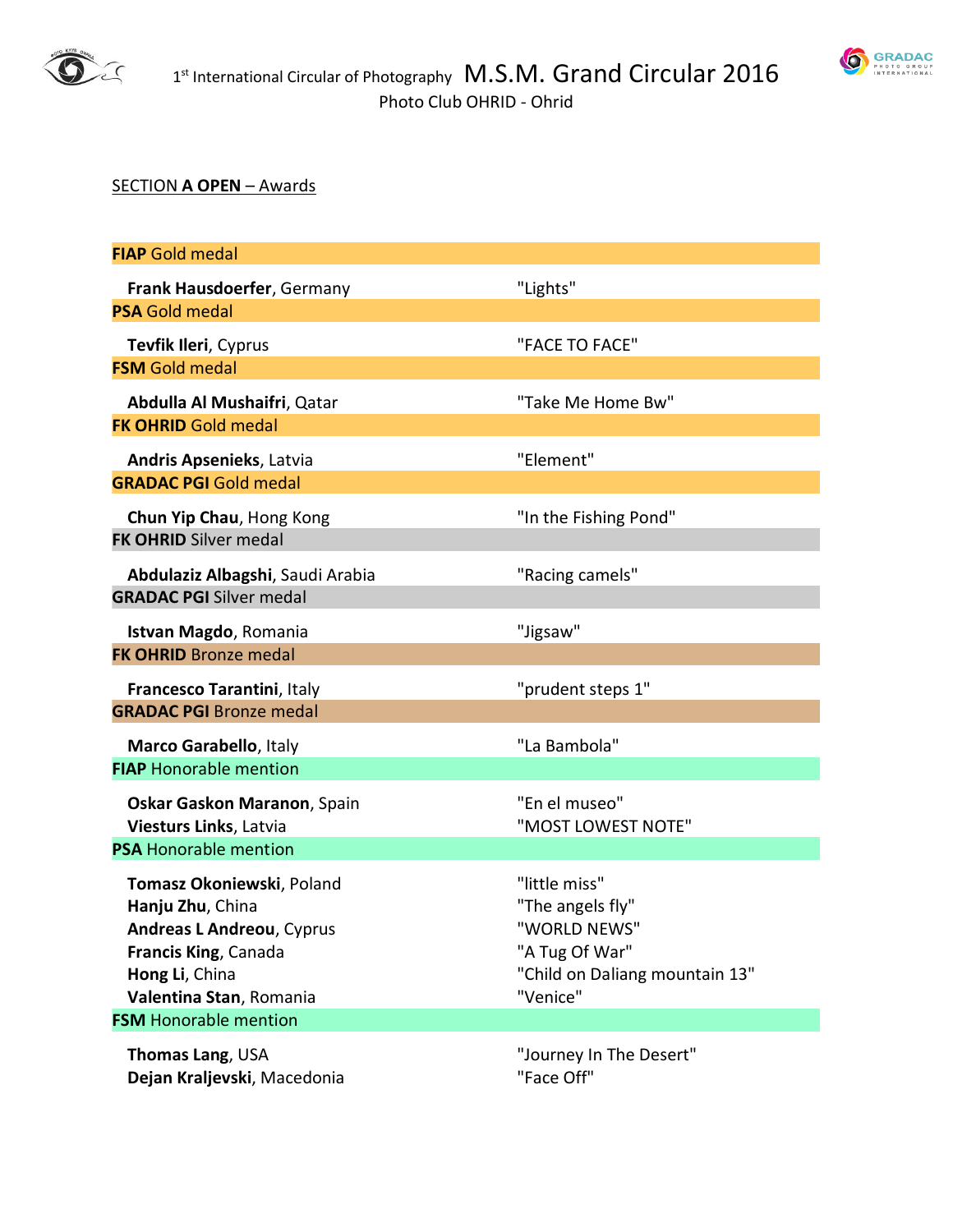



Photo Club OHRID - Ohrid

| <b>FK OHRID Honorable mention</b>           |                         |
|---------------------------------------------|-------------------------|
| Dejan Angelovski, Macedonia                 | "Hm"                    |
| <b>John Larry, UK</b>                       | "Walking in the Light"  |
| <b>Thomas Detzner, Germany</b>              | "Svit 3"                |
| Roger Jourdain, France                      | "Free Wheels 2011 No01" |
| <b>Borislav Milovanovic, Serbia</b>         | "Julia"                 |
| <b>Dmitry Arkhipov, Russia</b>              | "Forms"                 |
| <b>GRADAC PGI Honorable mention</b>         |                         |
| Daniel Lybaert, Netherlands                 | "Stiekem"               |
| Francesca Salice, Italy                     | "INDIAN GIRL"           |
| Branka Vucicevic Vuckovic, Serbia           | "In the gallery"        |
| Hoi Yan Fong, Hong Kong                     | "Young couple"          |
| <b>Muna Al Zaabi</b> , United Arab Emirates | "around the mosque"     |
| Eva Maria Zernig, Germany                   | "Faceless"              |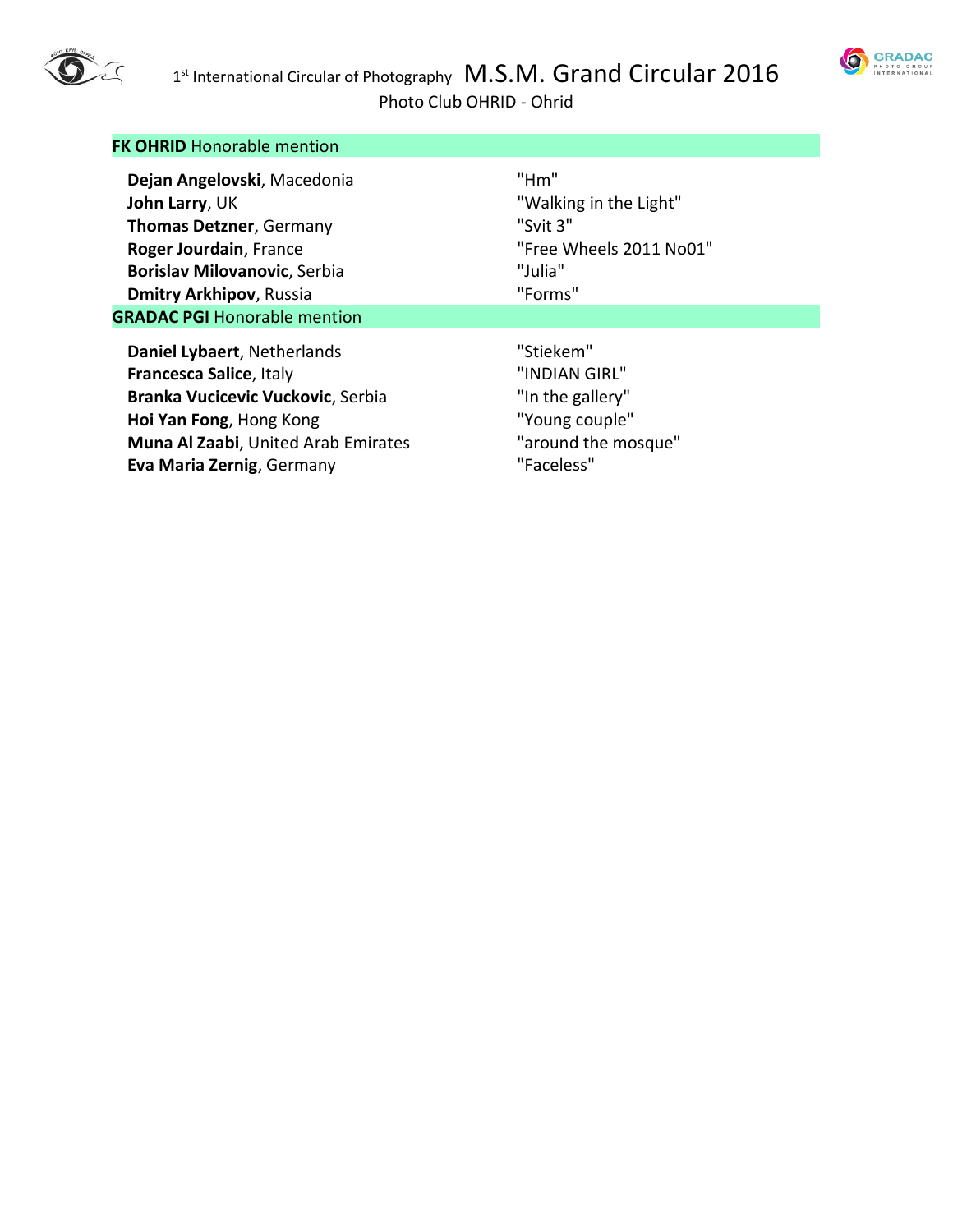



## SECTION **B PHOTO TRAVEL** – Awards

| <b>FIAP</b> Gold medal                                      |                           |
|-------------------------------------------------------------|---------------------------|
| Bernini Giuseppe, Italy                                     | "Light on the bridge"     |
| <b>PSA Gold medal</b>                                       |                           |
| Lajos Nagy, Romania                                         | "Empire of the snow"      |
| <b>FSM</b> Gold medal                                       |                           |
| Hong Li, China                                              | "Village Class"           |
| <b>FK OHRID Gold medal</b>                                  |                           |
| Shuying Li, China                                           | "Sharing"                 |
| <b>GRADAC PGI Gold medal</b>                                |                           |
| Kheng Yong Teoh, Malaysia                                   | "Six Kids"                |
| <b>FK OHRID Silver medal</b>                                |                           |
| Peng Li, China                                              | "Mother and Kid"          |
| <b>GRADAC PGI Silver medal</b>                              |                           |
| Eva Maria Zernig, Germany                                   | "Autumn Triad"            |
| <b>FK OHRID Bronze medal</b>                                |                           |
| Zoran Milutinovic, Serbia                                   | "Vinca Dumping Ground 20" |
| <b>GRADAC PGI Bronze medal</b>                              |                           |
| Sumaiya Alshafoori, United Arab Emirates                    | "fisher men"              |
| <b>FIAP Honorable mention</b>                               |                           |
| <b>Cetin Alkilic, Turkey</b>                                | "Iranian streets"         |
| Davy Van Gestel, Belgium<br><b>PSA Honorable mention</b>    | "Express train"           |
|                                                             | "Way back"                |
| Fangru Wei, China<br>Sharp Todd, USA                        | "Norris Geyser Basin 2"   |
| Yi Wan. China                                               | "Diaoyang race"           |
| Habib Alzadjali, Oman                                       | "Woman Cooking"           |
| Chunxin Ye, China                                           | "Little Monk"             |
| Man Yu Alex Fung, Hong Kong<br><b>FSM</b> Honorable mention | "A festive night"         |
| Branka Vucicevic Vuckovic, Serbia                           | "On the stage"            |
| Hassan Altaif, Bahrain                                      | "dream"                   |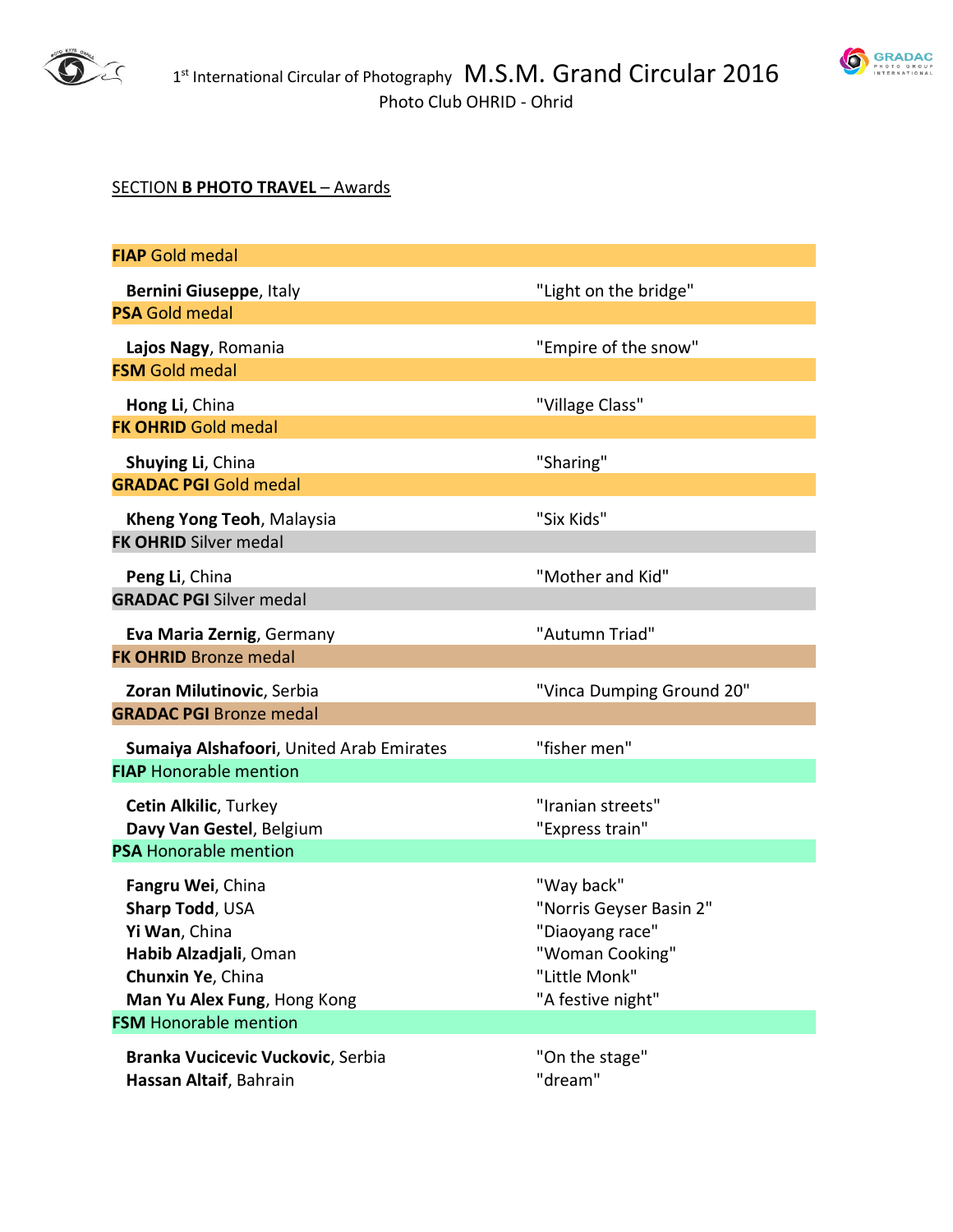

Photo Club OHRID - Ohrid

| <b>FK OHRID Honorable mention</b>   |                                |
|-------------------------------------|--------------------------------|
| Nazan Okay, Turkey                  | "nazan17"                      |
| <b>Kostas Chalkiadakis, Greece</b>  | "Little girl Nr3"              |
| Mine Alpar, Turkey                  | "mine05"                       |
| Istvan Magdo, Romania               | "Winter stillness"             |
| Sergio Gonzalez Sierra, Spain       | "Sunrise in Carrasqueira"      |
| Gligor Maksimovski, Macedonia       | "Red homeless"                 |
| <b>GRADAC PGI Honorable mention</b> |                                |
| Aleksander Cufar, Slovenia          | "Lady-BW33"                    |
| Xu Jian, China                      | "Looking back"                 |
| Olga Shiropaeva, Russia             | "From the church"              |
| Duy Tuong Nguyen, Vietnam           | "Learning to play Cong Chieng" |
| Tomasz Okoniewski, Poland           | "on the height"                |
| <b>Francesca Salice, Italy</b>      | "PARKOUR"                      |

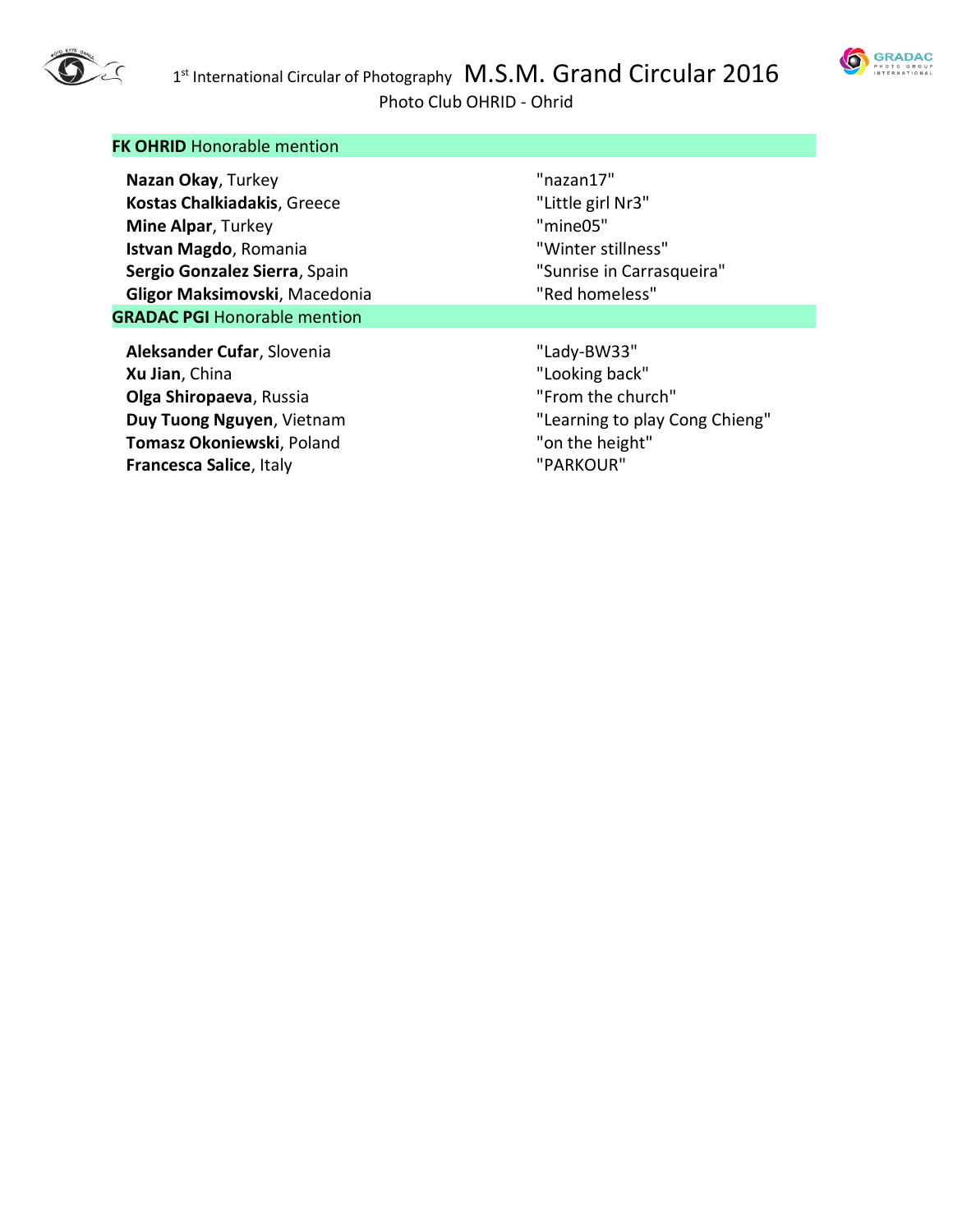



## SECTION **C NATURE** – Awards

| <b>FIAP</b> Gold medal                                                                                                                                                                                 |                                                                                                                                          |
|--------------------------------------------------------------------------------------------------------------------------------------------------------------------------------------------------------|------------------------------------------------------------------------------------------------------------------------------------------|
| Atle Sveen, Norway                                                                                                                                                                                     | "Egret in rain"                                                                                                                          |
| <b>PSA Gold medal</b>                                                                                                                                                                                  |                                                                                                                                          |
| Duy Tuong Nguyen, Vietnam<br><b>FSM Gold medal</b>                                                                                                                                                     | "Mother love"                                                                                                                            |
| Chau Kei Checky Lam, Hong Kong                                                                                                                                                                         | "Soulmate"                                                                                                                               |
| <b>FK OHRID Gold medal</b>                                                                                                                                                                             |                                                                                                                                          |
| Kenan Hurdeniz, Cyprus<br><b>GRADAC PGI Gold medal</b>                                                                                                                                                 | "BUKET"                                                                                                                                  |
| Violet Wilson, Australia<br><b>FK OHRID Silver medal</b>                                                                                                                                               | "My Beach"                                                                                                                               |
| Shuying Li, China<br><b>GRADAC PGI Silver medal</b>                                                                                                                                                    | "African Elephants"                                                                                                                      |
| Chen You Li, Taiwan<br><b>FK OHRID Bronze medal</b>                                                                                                                                                    | "A picnic 12"                                                                                                                            |
| Frank Hausdoerfer, Germany<br><b>GRADAC PGI Bronze medal</b>                                                                                                                                           | "Schopfkarakaras"                                                                                                                        |
| Tin Sang Chan, Canada<br><b>FIAP Honorable mention</b>                                                                                                                                                 | "Red Fox In Snow Shower"                                                                                                                 |
| Francis King, Canada<br><b>Marc Anagnostidis, France</b><br><b>PSA Honorable mention</b>                                                                                                               | "Watchful Eye"<br>"Accouplement Bicolore 2"                                                                                              |
| Abdulla Al Mushaifri, Qatar<br>Koon Nam Cheung, Hong Kong<br>David Wolfenden, Scotland<br><b>Bob Devine, England</b><br>Thomas Lang, USA<br>Sukyoung Song, South Korea<br><b>FSM</b> Honorable mention | "After The Rain"<br>"Singing in Harmony 02"<br>"Short eared Owl Hunting"<br>"osprey with fish"<br>"Prepare To Flying"<br>"Loving Babies" |
| Osama Al Kharusi, Oman<br>Jiangiang Chen, China                                                                                                                                                        | "star rain"<br>"Migration"                                                                                                               |